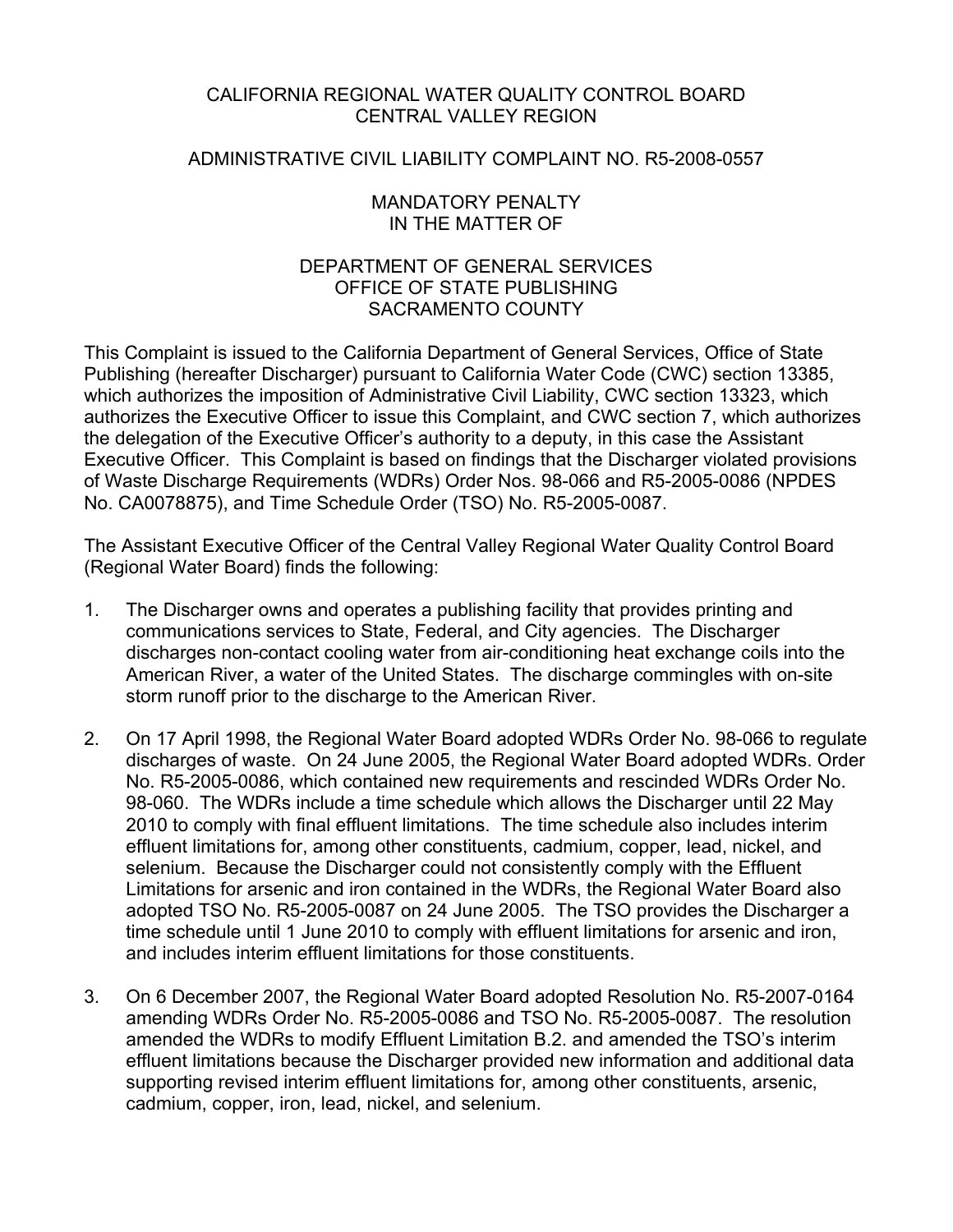4. CWC sections 13385(h) and (i) require assessment of mandatory penalties and state, in part, the following:

CWC section 13385(h)(1) states, *"Notwithstanding any other provision of this division, and except as provided in subdivisions (j), (k), and (l), a mandatory minimum penalty of three thousand dollars (\$3,000) shall be assessed for each serious violation."* 

CWC section 13385 (h)(2) states, *"For the purposes of this section, a 'serious violation' means any waste discharge that violates the effluent limitations contained in the applicable waste discharge requirements for a Group II pollutant, as specified in Appendix A to Section 123.45 of Title 40 of the Code of Federal Regulations, by 20 percent or more or for a Group I pollutant, as specified in Appendix A to Section 123.45 of Title 40 of the Code of Federal Regulations, by 40 percent or more."*

CWC section 13385(i)(1) states, *"Notwithstanding any other provision of this division, and except as provided in subdivisions (j), (k), and (l), a mandatory minimum penalty of three thousand dollars (\$3,000) shall be assessed for each violation whenever the person does any of the following four or more times in any period of six consecutive months, except that the requirement to assess the mandatory minimum penalty shall not be applicable to the first three violations:*

- *A) Violates a waste discharge requirement effluent limitation.*
- *B) Fails to file a report pursuant to Section 13260.*
- *C) Files an incomplete report pursuant to Section 13260.*
- *D) Violates a toxicity effluent limitation contained in the applicable waste discharge requirements where the waste discharge requirements do not contain pollutantspecific effluent limitations for toxic pollutants."*
- 5. CWC section 13323 states, in part:

*"Any executive officer of a regional board may issue a complaint to any person on whom administrative civil liability may be imposed pursuant to this article. The complaint shall*  allege *the act or failure to act that constitutes a violation of law, the provision authorizing civil liability to be imposed pursuant to this article, and the proposed civil liability."*

- 6. WDRs Order No. 98-066 Effluent Limitations No. B.3. states "*The average monthly discharge flow shall not exceed 1.3 mgd.*"
- 7. WDRs Order No. R5-2005-0086 Effluent Limitations No. B.2. states, in part, "Until 21 May 2010…*the effluent shall not exceed the following interim priority pollutant limits*:"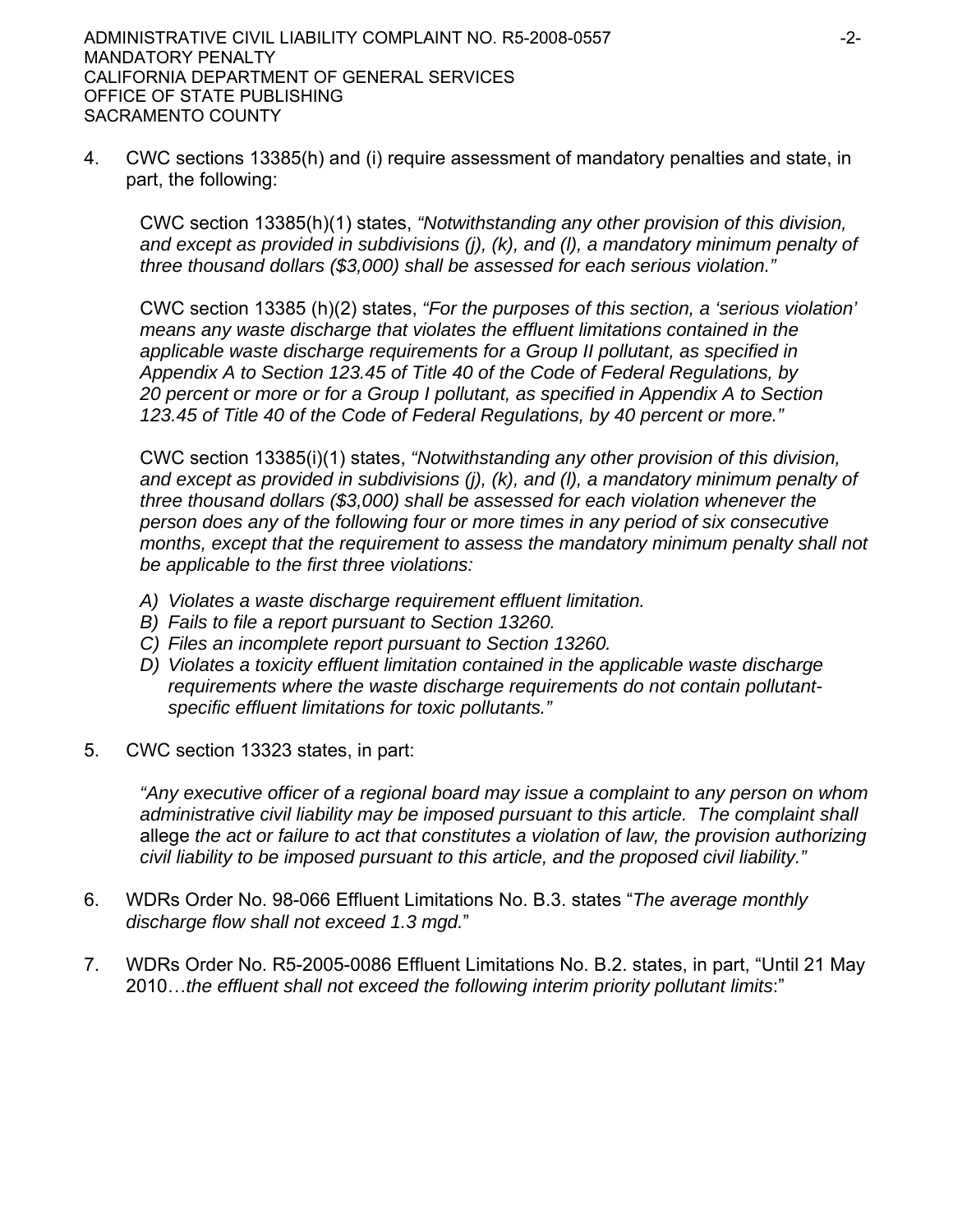#### ADMINISTRATIVE CIVIL LIABILITY COMPLAINT NO. R5-2008-0557  $-3$ -3-MANDATORY PENALTY CALIFORNIA DEPARTMENT OF GENERAL SERVICES OFFICE OF STATE PUBLISHING SACRAMENTO COUNTY

| Constituents  | Units                          | <b>Monthly Average</b> |
|---------------|--------------------------------|------------------------|
| Cadmium       | $\mu g/L$ lbs/day <sup>1</sup> | 5.6                    |
|               |                                | 0.06                   |
| Copper        | $\mu g/L$ lbs/day <sup>1</sup> | 46                     |
|               |                                | 0.49                   |
| Lead          |                                | 2.5                    |
|               | $\mu g/L$ lbs/day <sup>1</sup> | 0.03                   |
| <b>Nickel</b> |                                | 221                    |
|               | $\mu g/L$ lbs/day <sup>1</sup> | 2.4                    |
| Selenium      | µg/L                           | 34                     |
|               | lbs/day                        | 0.37                   |

1 Based upon an average discharge flow of 1.3 mgd for Discharge 001.

- 8. WDRs Order No. R5-2005-0086 Effluent Limitations No. B.3. states: "*The discharge shall not have a pH less than 6.5 nor greater than 8.5*."
- 9. WDRs Order No. R5-2005-0086 Effluent Limitations No. B.4. states: "*The temperature of the discharge shall not exceed 70°F in any day of discharge.*"
- 10. Hereby Ordered Item No. 2 of TSO No. R5-2005-0087 states, in part, "*The following interim effluent discharge limitations for arsenic…[and]…iron…shall be effective until 31 May 2010…*"

| Constituents | Units                             | <b>Monthly Average</b> |
|--------------|-----------------------------------|------------------------|
| Arsenic      | $\mu g/L$ lbs/day <sup>1</sup>    | -71                    |
|              |                                   | 0.77                   |
| Iron         |                                   | 987                    |
|              | $\mu$ g/L<br>lbs/day <sup>1</sup> | 11                     |
|              |                                   |                        |

Based upon an average discharge flow of 1.3 mgd

1

- 11. According to the Discharger's self-monitoring reports, the Discharger committed one (1) serious Group I violation of the above effluent limitations contained in Order Nos. 98-066, R5-2005-0086, and R5-2005-0087 during the period beginning 1 January 2000 and ending 31 March 2008. The violation is defined as serious because the measured concentration of Group I constituents exceeded the maximum prescribed level by more than 40 percent on this occasion. The mandatory minimum penalty for this serious violation is **three thousand dollars (\$3,000)**.
- 12. According to the Discharger's self-monitoring reports, the Discharger committed twentysix (26) serious Group II violations of the above effluent limitations contained in Order Nos. 98-066, R5-2005-0086 and R5-2005-0087 during the period beginning 1 January 2000 and ending 31 March 2008. The violations are defined as serious because measured concentrations of Group II constituents exceeded maximum prescribed levels by more than 20 percent on these occasions. The mandatory minimum penalty for these serious violations is **seventy-eight thousand dollars (\$78,000)**.
- 13. According to the Discharger's self-monitoring reports, the Discharger committed twentythree (23) non-serious violations of the above effluent limitations contained in Order Nos. 98-066, R5-2005-0086 and R5-2005-0087 during the period beginning 1 January 2000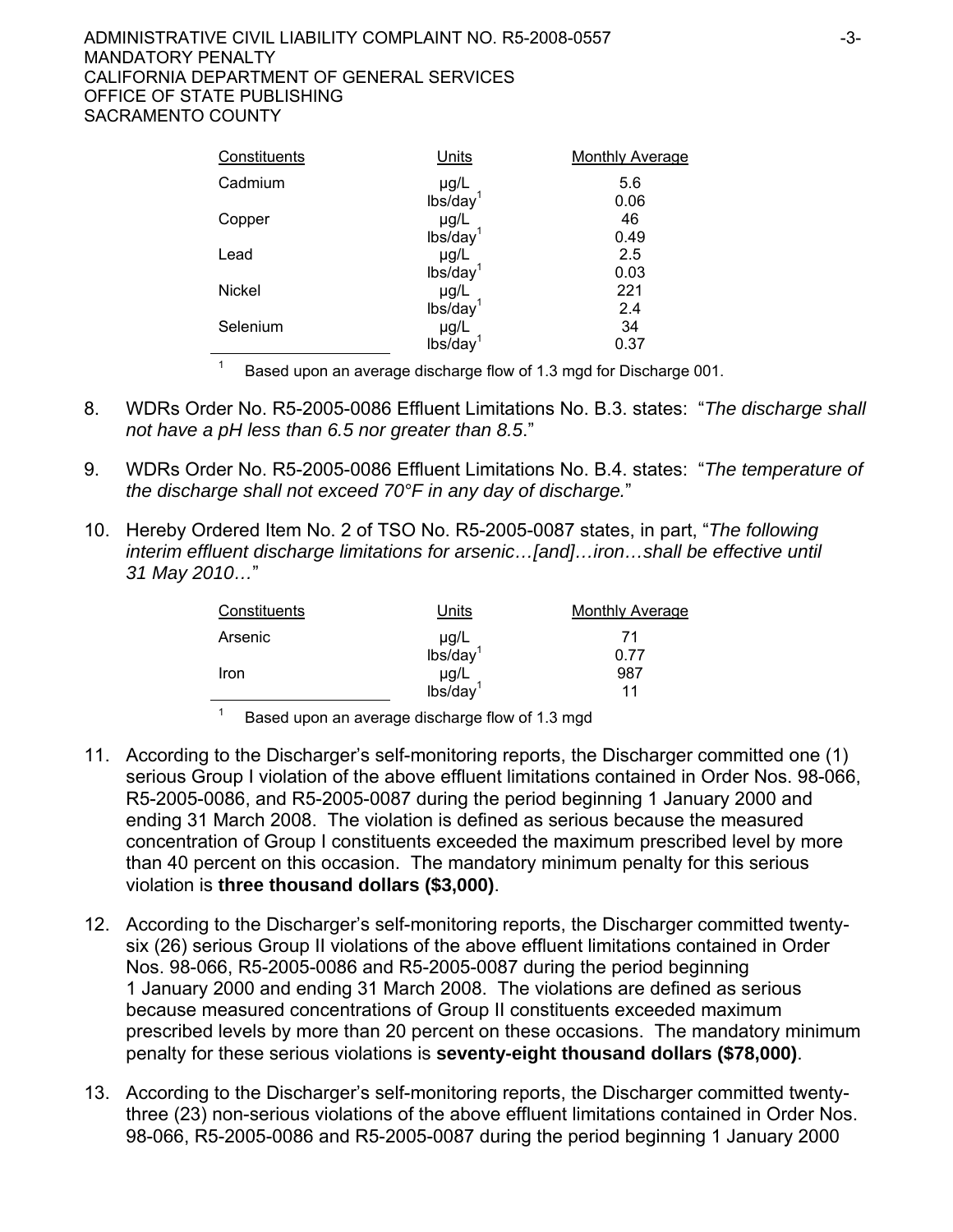and ending 31 March 2008. Sixteen (16) of the non-serious violations are subject to mandatory penalties under CWC section 13385(i)(1) because these violations were preceded by three or more similar violations within a six-month period. The mandatory minimum penalty for these non-serious violations is **forty-eight thousand dollars (\$48,000)**.

- 14. The total amount of the mandatory penalties assessed for the cited effluent violations is **one hundred twenty-nine thousand dollars (\$129,000).** A detailed list of the cited effluent violations is included in Attachment A, a part of this Complaint.
- 15. Issuance of this Administrative Civil Liability Complaint to enforce CWC Division 7, Chapter 5.5 is exempt from the provisions of the California Environmental Quality Act (Pub. Resources Code section 21000 et seq.), in accordance with California Code of Regulations, title 14, section 15321(a)(2).

## **THE CALIFORNIA DEPARTMENT OF GENERAL SERVICES, OFFICE OF STATE PUBLISHING, IS GIVEN NOTICE THAT:**

- 1. The Assistant Executive Officer of the Regional Water Board proposes that the Discharger be assessed an Administrative Civil Liability in the amount of **one hundred twenty-nine thousand dollars (\$129,000)**.
- 2. A hearing on this matter will be held at the Regional Water Board meeting scheduled on **23/24 October 2008**, unless the Discharger does either of the following **by 28 August 2008**:
	- *a) Waives the hearing by completing the attached form (checking off the box next to item #4) and returning it to the Regional Water Board, along with payment for the proposed civil liability of one hundred and twenty-nine thousand dollars (\$129,000); or*
	- *b) Agrees to enter into settlement discussions with the Regional Water Board and requests that any hearing on the matter be delayed by signing the enclosed waiver (checking off the box next to item #5) and returning it to the Regional Water Board.*
- 3. If a hearing on this matter is held, the Regional Water Board will consider whether to affirm, reject, or modify the proposed Administrative Civil Liability, or whether to refer the matter to the Attorney General for recovery of judicial civil liability.

JACK E. DEL CONTE, Assistant Executive Officer

29 July 2008

Attachment A: Record of Violations BLH: 07/29/08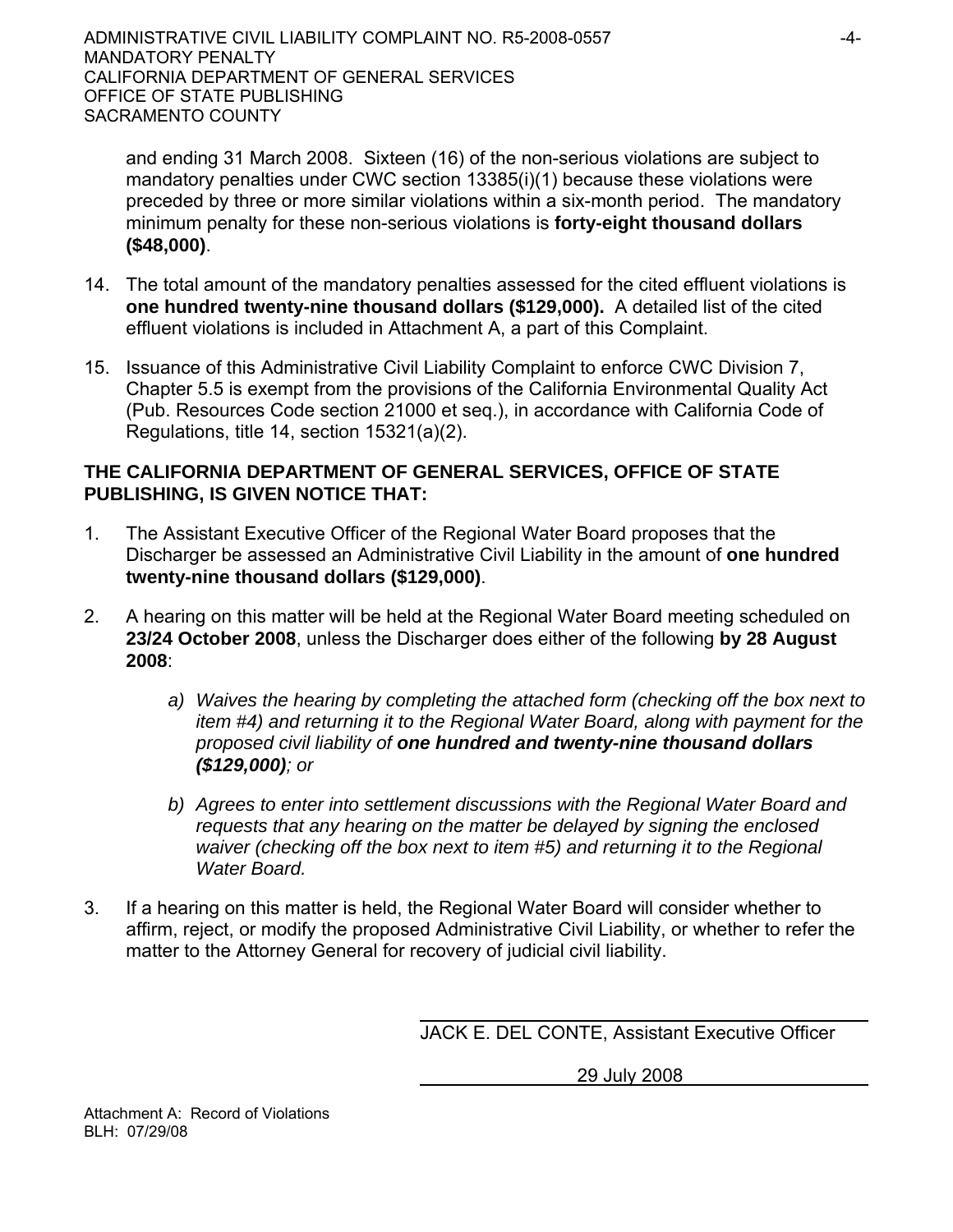#### **WAIVER OF 90-DAY HEARING REQUIREMENT FOR ADMINISTRATIVE CIVIL LIABILITY COMPLAINT**

By signing this waiver, I affirm and acknowledge the following:

- 1. I am duly authorized to represent **California Department of General Services, Office of State Publishing** (hereinafter "Discharger") in connection with Administrative Civil Liability Complaint No. R5-2008-0557 (hereinafter the "Complaint");
- 2. I am informed that California Water Code section 13323, subdivision (b), states that, "a hearing before the regional board shall be conducted within 90 days after the party has been served" with the Complaint;
- 3. I hereby waive any right the Discharger may have to a hearing before the California Regional Water Quality Control Board, Central Valley Region (Regional Water Board) within ninety (90) days of service of the Complaint; and
- *4.* □ *(Check here if the Discharger will waive the hearing requirement and will pay the fine)* 
	- a. I certify that the Discharger will remit payment for the civil liability imposed in the amount of **one hundred twenty-nine thousand dollars (\$129,000)** by check, which contains a reference to "ACL Complaint No. R5-2008-0557" and is made payable to the "*State Water Pollution Cleanup and Abatement Account*." Payment must be received by the Regional Water Board by **28 August 2008** or this matter will be placed on the Regional Water Board's agenda for adoption as initially proposed in the Complaint.
	- b. I understand the payment of the above amount constitutes a settlement of the Complaint, and that any settlement will not become final until after the 30-day public notice and comment period mandated by Federal regulations (40 CFR 123.27) expires. Should the Regional Water Board receive new information or comments during this comment period, the Regional Water Board's Assistant Executive Officer may withdraw the complaint, return payment, and issue a new complaint. New information or comments include those submitted by personnel of the Regional Water Board who are not associated with the enforcement team's issuance of the Complaint.
	- c. I understand that payment of the above amount is not a substitute for compliance with applicable laws and that continuing violations of the type alleged in the Complaint may subject the Discharger to further enforcement, including additional civil liability.

*-or-*

- 5. □ *(Check here if the Discharger will waive the 90-day hearing requirement, but will not pay at the current time)* I certify that the Discharger will promptly engage the Regional Water Board staff in discussions to resolve the outstanding violation(s). By checking this box, the Discharger is not waiving its right to a hearing on this matter. I understand that this waiver is a request to delay the hearing so the Discharger and Regional Water Board staff can discuss settlement. It does not constitute the Regional Water Board's agreement to delay the hearing. A hearing on the matter may be held before the Regional Water Board if these discussions do not resolve the liability proposed in the Complaint. The Discharger agrees that this hearing may be held after the 90-day period referenced in California Water Code section 13323 has elapsed.
- 6. If a hearing on this matter is held, the Regional Water Board will consider whether to issue, reject, or modify the proposed Administrative Civil Liability Order, or whether to refer the matter to the Attorney General for recovery of judicial civil liability.

(Print Name and Title)

(Signature)

(Date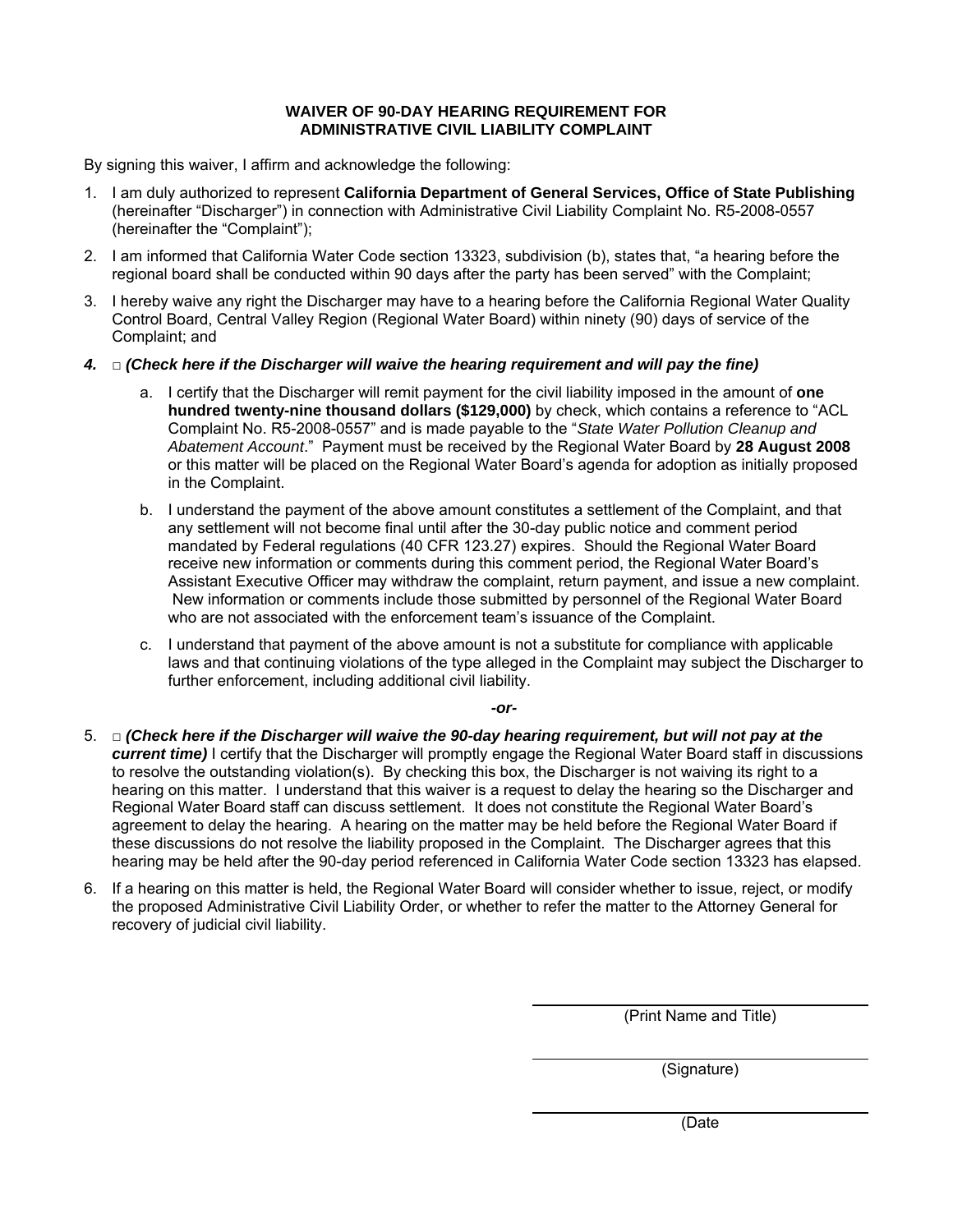### **ATTACHMENT A ADMINISTRATIVE CIVIL LIABILITY COMPLAINT NO. R5-2008-0557**

### **California Department of General Services Office of State Publishing**

RECORD OF VIOLATIONS (1 January 2000 – 31 March 2008) MANDATORY PENALTIES (Data reported under Monitoring and Reporting Program Nos. 98-066 and R5-2005-0086)

|                |           | Violation   |              |       | Measure        | Period      |                         |
|----------------|-----------|-------------|--------------|-------|----------------|-------------|-------------------------|
|                | Date      | <u>Type</u> | <b>Units</b> | Limit | <u>d</u>       | <u>Type</u> | Remarks                 |
| 1              | 30-May-00 | Flow        | <b>MGD</b>   | 1.3   | 1.4            | Monthly     | 3                       |
| $\overline{2}$ | 30-Jun-00 | Flow        | <b>MGD</b>   | 1.3   | 1.7            | Monthly     | 3                       |
| 3              | 30-Jul-00 | Flow        | <b>MGD</b>   | 1.3   | 1.7            | Monthly     | 3                       |
| 4              | 30-Aug-00 | Flow        | <b>MGD</b>   | 1.3   | 1.6            | Monthly     | 4                       |
| 5              | 30-Nov-00 | Flow        | <b>MGD</b>   | 1.3   | 1.6            | Monthly     | 4                       |
| 6              | 30-Dec-01 | Flow        | <b>MGD</b>   | 1.3   | 1.7            | Monthly     | 3                       |
| $\overline{7}$ | 17-May-06 | pH          | pH           | 6.5   | 6.2            | Daily       | 3                       |
| 8              | 18-May-06 | pH          | pH           | 6.5   | 6.2            | Daily       | 3                       |
| 9              | 22-May-06 | pH          | pH           | 6.5   | 5.7            | Daily       | 3                       |
| 10             | 23-May-06 | Cadmium     | µg/L         | 5.6   | 5.9            | Monthly     | 4                       |
| 11             | 23-May-06 | Copper      | µg/L         | 46    | 208            | Monthly     | $\overline{\mathbf{c}}$ |
| 12             | 23-May-06 | Copper      | lbs/day      | 0.49  | 0.8667         | Monthly     | $\overline{2}$          |
| 13             | 23-May-06 | Iron        | µg/L         | 987   | 2430           | Daily       | $\mathbf{1}$            |
| 14             | 29-Jun-06 | Copper      | µg/L         | 46    | 200            | Monthly     | $\overline{\mathbf{c}}$ |
| 15             | 24-Jul-06 | Cadmium     | µg/L         | 5.6   | 10.1           | Monthly     | $\overline{2}$          |
| 16             | 24-Jul-06 | Cadmium     | lbs/day      | 0.06  | 0.07           | Monthly     | $\overline{\mathbf{4}}$ |
| 17             | 24-Jul-06 | Copper      | µg/L         | 46    | 198            | Monthly     | $\overline{2}$          |
| 18             | 24-Jul-06 | Copper      | lbs/day      | 0.49  | 1.4            | Monthly     | $\overline{c}$          |
| 19             | 1-Aug-06  | pH          | pH units     | 6.5   | 6.3            | Daily       | 4                       |
| 20             | 24-Aug-06 | Cadmium     | µg/L         | 5.6   | 13.4           | Monthly     | $\overline{\mathbf{c}}$ |
| 21             | 24-Aug-06 | Cadmium     | lbs/day      | 0.06  | 0.12           | Monthly     | $\overline{\mathbf{c}}$ |
| 22             | 24-Aug-06 | Copper      | µg/L         | 46    | 218            | Monthly     | $\overline{c}$          |
| 23             | 24-Aug-06 | Copper      | lbs/day      | 0.49  | $\overline{2}$ | Monthly     | $\overline{c}$          |
| 24             | 24-Aug-06 | Selenium    | µg/L         | 34    | 56.8           | Monthly     | $\overline{c}$          |
| 25             | 24-Aug-06 | Selenium    | lbs/day      | 0.37  | 0.52           | Monthly     | $\overline{\mathbf{c}}$ |
| 26             | 24-Aug-06 | Lead        | µg/L         | 2.5   | 31.7           | Monthly     | $\overline{c}$          |
| 27             | 24-Aug-06 | Lead        | lbs/day      | 0.03  | 0.3            | Monthly     | $\overline{c}$          |
| 28             | 30-Oct-06 | Copper      | µg/L         | 46    | 236            | Monthly     | $\overline{2}$          |
| 29             | 30-Oct-06 | Copper      | lbs/day      | 0.49  | 0.67           | Monthly     | $\boldsymbol{2}$        |
| 30             | 23-May-07 | Lead        | µg/L         | 2.5   | 3.4            | Monthly     | $\overline{\mathbf{c}}$ |
| 31             | 19-Jun-07 | Copper      | µg/L         | 46    | 181            | Monthly     | $\overline{c}$          |
| 32             | 19-Jun-07 | Copper      | lbs/day      | 0.49  | 1.3            | Monthly     | $\overline{c}$          |
| 33             | 19-Jun-07 | Nickel      | µg/L         | 221   | 6100           | Monthly     | $\overline{\mathbf{c}}$ |
| 34             | 19-Jun-07 | Nickel      | lbs/day      | 2.4   | 45             | Monthly     | $\overline{\mathbf{c}}$ |
| 35             | 19-Jun-07 | Selenium    | µg/L         | 34    | 44             | Monthly     | $\overline{c}$          |
| 36             | 19-Jun-07 | Lead        | µg/L         | 2.5   | 14             | Monthly     | $\overline{\mathbf{c}}$ |
| 37             | 19-Jun-07 | Lead        | lbs/day      | 0.03  | 0.1            | Monthly     | $\overline{2}$          |
| 38             | 4-Jul-07  | Temp.       | deg. F       | 70    | 71             | Daily       | $\overline{\mathbf{4}}$ |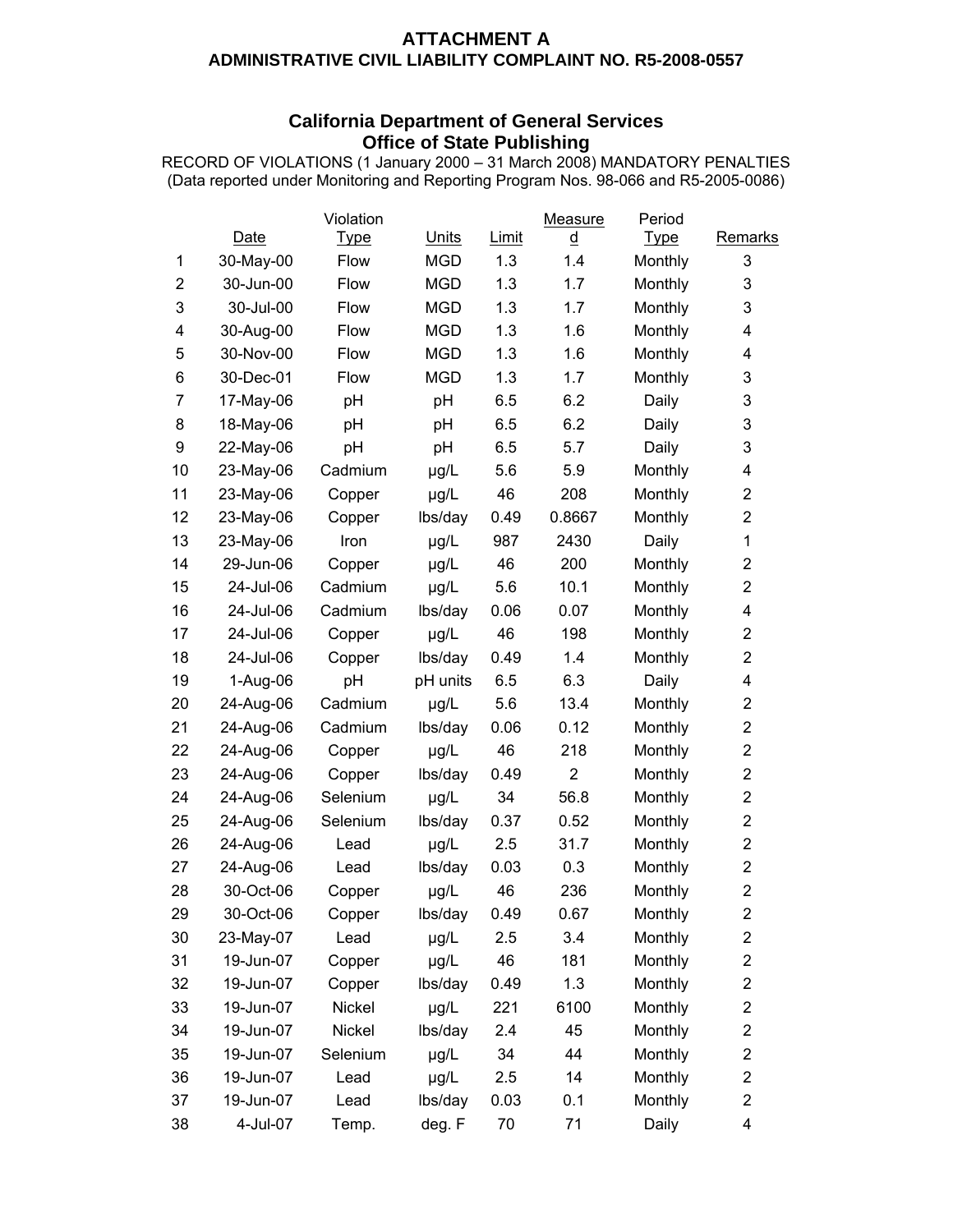#### ADMINISTRATIVE CIVIL LIABILITY COMPLAINT NO. R5-2008-0557  $-2$ -MANDATORY PENALTY CALIFORNIA DEPARTMENT OF GENERAL SERVICES OFFICE OF STATE PUBLISHING SACRAMENTO COUNTY

|    |           | Violation   |          |       | Measure  | Period      |                |
|----|-----------|-------------|----------|-------|----------|-------------|----------------|
|    | Date      | <b>Type</b> | Units    | Limit | <u>d</u> | <u>Type</u> | Remarks        |
| 39 | 14-Jul-07 | Temp.       | deg. F   | 70    | 71       | Daily       | 4              |
| 40 | 17-Jul-07 | pH          | pH units | 6.5   | 6.4      | Daily       | 4              |
| 41 | 18-Jul-07 | Temp.       | deg. F   | 70    | 71       | Daily       | 4              |
| 42 | 21-Jul-07 | Temp.       | deg. F   | 70    | 71       | Daily       | 4              |
| 43 | 24-Jul-07 | Temp.       | deg. F   | 70    | 72       | Daily       | 4              |
| 44 | 25-Jul-07 | pH          | pH units | 6.5   | 6.4      | Daily       | 4              |
| 45 | 26-Jul-07 | Temp.       | deg. F   | 70    | 71       | Daily       | 4              |
| 46 | 27-Jul-07 | pH          | pH units | 6.5   | 6.4      | Daily       | 4              |
| 47 | 28-Jul-07 | Temp.       | deg. F   | 70    | 72       | Daily       | 4              |
| 48 | 29-Jul-07 | pH          | pH units | 6.5   | 6.3      | Daily       | 4              |
| 49 | 28-Aug-07 | Arsenic     | µg/L     | 71    | 86       | Daily       | $\overline{2}$ |
| 50 | 28-Aug-07 | Selenium    | µg/L     | 34    | 46       | Daily       | 2              |
|    |           |             |          |       |          |             |                |

#### Remarks:

1. Serious Violation: For Group I pollutants that exceed the effluent limitation by 40 percent or more.

2. Serious Violation: For Group II pollutants that exceed the effluent limitation by 20 percent or more.

3. Non-serious violations falls within the first three violations in a six-month period, thus is exempt.

4. Non-serious violation subject to mandatory penalties.

| <b>VIOLATIONS AS OF:0</b>               | 3/31/2008 |
|-----------------------------------------|-----------|
| Group I Serious Violations:             |           |
| <b>Group II Serious Violations:</b>     | 26        |
| Non-Serious Exempt from MPs:            |           |
| Non-serious Violations Subject to MPs:  | 16        |
| <b>Total Violations Subject to MPs:</b> | <u>43</u> |
|                                         |           |

**Mandatory Minimum Penalty = (27 Serious Violations + 16 Non-Serious Violations) x \$3,000 = \$129,000**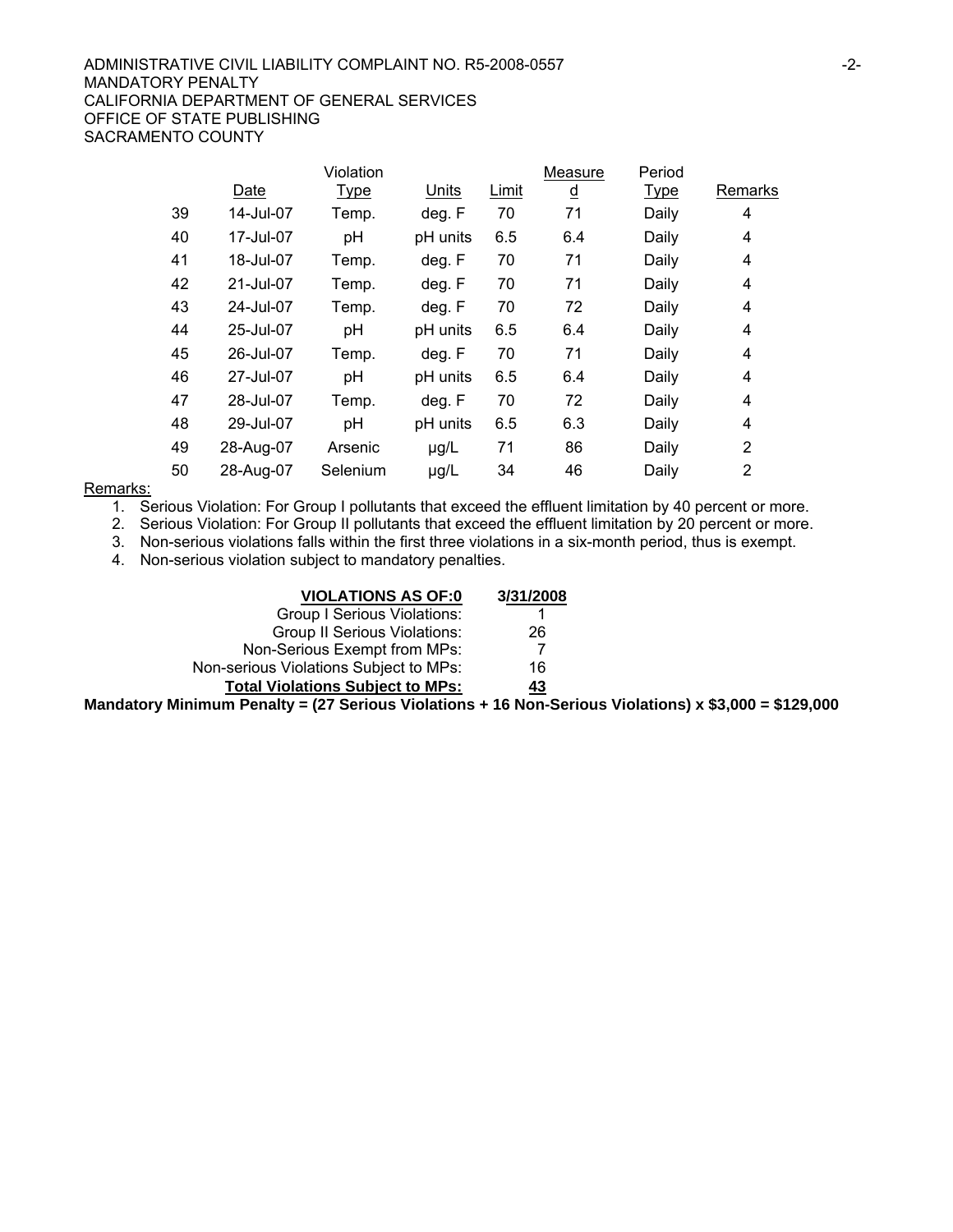

**California Regional Water Quality Control Board Central Valley Region** 

**Karl E. Longley, ScD, P.E., Chair**

**Sacramento Main Office** 11020 Sun Center Drive #200, Rancho Cordova, California 95670-6114 Phone (916) 464-3291 • FAX (916) 464-4645 http://www.waterboards.ca.gov/centralvalley

**TO:** Patricia Leary, Senior Engineer NPDES Compliance and Enforcement **FROM:** Barry Hilton, WRCE NPDES Compliance and Enforcement

**Arnold Schwarzenegger** *Governor* 

**DATE:** 29 July 2008

SIGNATURE:

**SUBJECT:** DEPARTMENT OF GENERAL SERVICES, OFFICE OF STATE PUBLISHING, RESPONSE TO NOV AND ASSESSMENT OF MMPS

On 16 May 2008, the Regional Water Board sent the Department of General Services, Office of State Publishing (Discharger) a Notice of Violation and a draft Record of Violations for the period of 1 January 2000 through 31 December 2007. The Discharger responded by letter dated 23 June 2008. The following is a discussion of the comments and any changes made to the Record of Violations based on the Discharger's comments.

## **Temperature**

Violations 1-6. The Discharger included copies of reporting sheets that show that the temperature gauge was broken and replaced. The Discharger showed that there were no discharge temperature violations at that time. I deleted the violations.

Violations 48, 49, 51, 52, and 55. The Discharger stated that the temperatures were as recorded on the discharge temperature meter on the discharge pipe. On 18 June 2008, the Discharger measured temperatures at the discharge pipe and measured temperatures on the spillway prior to entering the river. The Discharger stated that it found that the temperatures at the end of the spillway were at least 1°F lower than from the discharge pipe. The Discharger requested that we delete these violations because it found a consistent 1°F temperature drop between the discharge pipe and the point where the discharge enters the river. However, MMPs are based upon documented, reported violations. All the Discharger has shown is that the temperatures might have been different prior to entering the river but it could not state that there were no temperature violations. I retained the violations. To address this issue in the future, the Discharger may wish to move its permanent effluent monitoring station farther down the outfall, closer to the spillway, which may require modification of their NPDES permit.

## **pH**

Violation 11. The Discharger included copies of reporting sheets for a corrected selfmonitoring report. The report shows that the pH had previously been incorrectly reported. I deleted the violation.

## **Flow**

Violations 13-15. The Discharger presented copies of corrected self-monitoring reports that showed that the Discharger did not violate the effluent flow limitations. I deleted the violations.

# *California Environmental Protection Agency*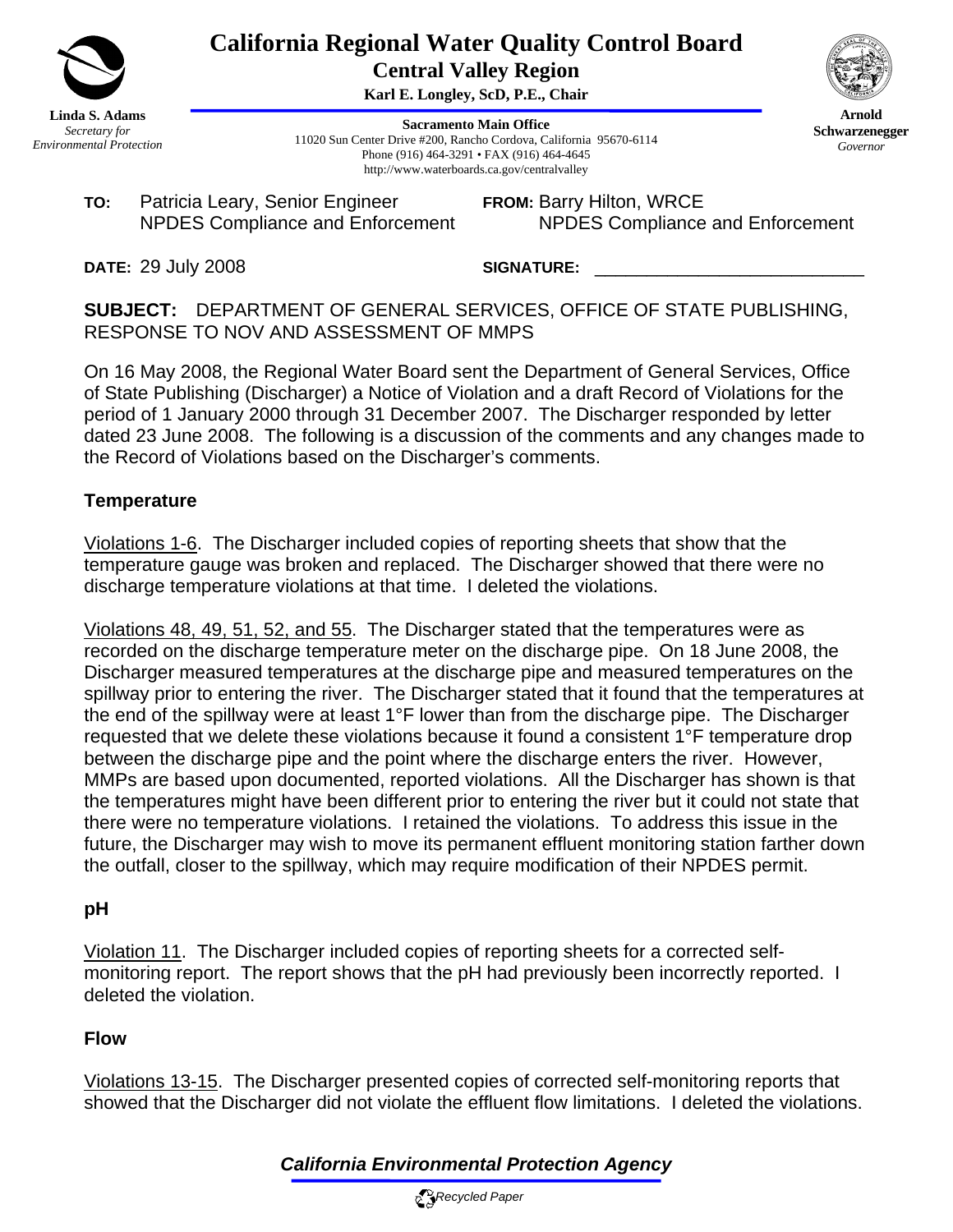## **Metals**

Violations 20-28, 30-47, 59-60. Time Schedule Order (TSO) R5-2005-0087, adopted 24 June 2005, established interim effluent limitations for arsenic, and WDRs Order No. R5-2005-0086 included interim limitations for cadmium, copper, lead, nickel, and selenium. The interim limitations were performance-based, using available data provided by the Discharger at that time. The Discharger did not comply with the interim limitations. On 6 December 2007, the Regional Water Board adopted Resolution No. R5-2007-0164, which amended WDRs Order No. R5-2005-0086, and TSO No. R5-2005-0087, to increase the interim effluent limitations for cadmium, copper, lead, nickel, and selenium. The Discharger requested that we delete the violations which occurred before the WDRs and TSO were amended. I retained the violations because the Discharger violated the effluent limitations in effect at the time.

## **Non-Serious Violations not Subject to MMPs**

Violations 7, 8, and 16. When violations 1-6 are deleted, violations 7 and 8 are no longer subject to MMPs because there were no violations during the prior 180 days. When violations 13-15 are deleted, violation 16 is no longer subject to MMPs because there were no violations during the prior 180 days.

### **Summary**

The total number of Group 1 violations is 1.

The total number of Group 2 violations is 26.

The total number of Group 3 violations is 23; 16 are subject to MMPs.

The ACL decreases from \$150,000 to \$129,000.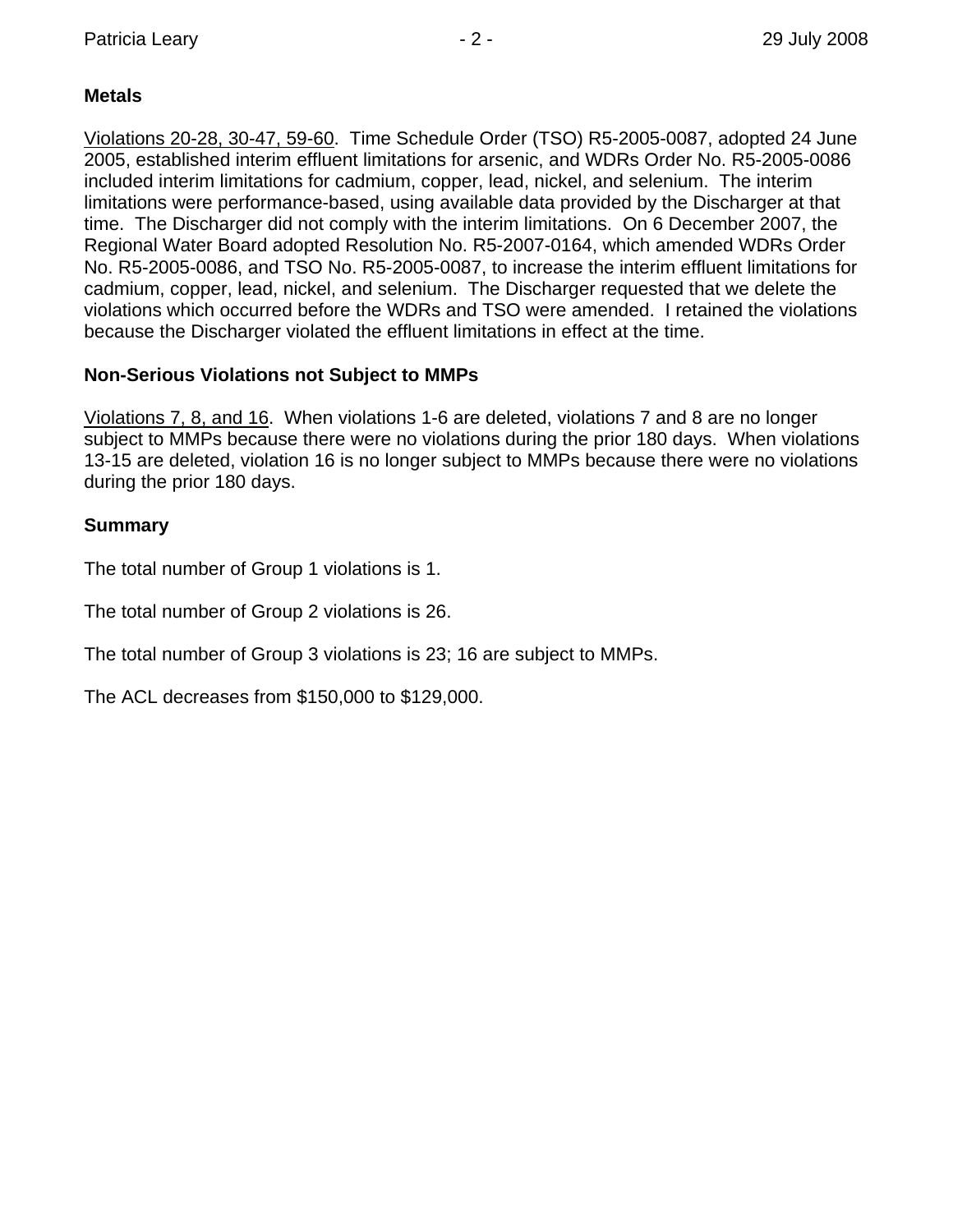## **California Department of General Services Office of State Publishing**

RECORD OF VIOLATIONS (1 January 2000 – 31 December 2007) MANDATORY PENALTIES (Data reported under Monitoring and Reporting Program Nos. 98-066, R5-2005-0086 and Time Schedule Order R5-2005-0087)

|                |                |                      | Violation   |                   |       | Measure                  | Period         |                         |
|----------------|----------------|----------------------|-------------|-------------------|-------|--------------------------|----------------|-------------------------|
|                |                | Date                 | <b>Type</b> | <b>Units</b>      | Limit | $\underline{\mathtt{d}}$ | <b>Type</b>    | <b>Remarks</b>          |
| 4              |                | 18-Jan-00            | Temp.       | dog. F            | 70    | 72                       | <b>Daily</b>   | 3                       |
| 2              |                | 10-Jan-00            | Temp.       | <del>dog. F</del> | 70    | 72                       | <b>Daily</b>   | $\mathsf{a}$            |
| $\mathbf{a}$   |                | 20-Jan-00            | Temp.       | <del>dog. F</del> | 70    | 72                       | <b>Daily</b>   | 3                       |
| $\overline{4}$ |                | 24-Jan-00            | Temp.       | $\theta$ eg. F    | 70    | 72                       | <b>Daily</b>   | 4                       |
| $\overline{6}$ |                | <del>25-Jan-00</del> | Temp.       | <del>dog. F</del> | 70    | 72                       | <b>Daily</b>   | 4                       |
| $\epsilon$     |                | 26-Jan-00            | Temp.       | dog. F            | 70    | 72                       | <b>Daily</b>   | 4                       |
| $\overline{7}$ | 1              | 30-May-00            | Flow        | <b>MGD</b>        | 1.3   | 1.4                      | Monthly        | $\overline{34}$         |
| 8              | $\overline{2}$ | 30-Jun-00            | Flow        | <b>MGD</b>        | 1.3   | 1.7                      | Monthly        | 34                      |
| 9              | 3              | 30-Jul-00            | Flow        | <b>MGD</b>        | 1.3   | 1.7                      | Monthly        | 3                       |
| 10             | 4              | 30-Aug-00            | Flow        | <b>MGD</b>        | 1.3   | 1.6                      | Monthly        | 4                       |
| $+4$           |                | 30-Sep-00            | H           |                   | 8.5   | 8.6                      | Monthly        | 4                       |
| 12             | 5              | 30-Nov-00            | Flow        | <b>MGD</b>        | 1.3   | 1.6                      | Monthly        | 4                       |
| 43             |                | $30 -$ Jul $-01$     | <b>Flow</b> | <b>MGD</b>        | $+3$  | $4 - 5$                  | Monthly        | 3                       |
| 44             |                | 30-Aug-01            | <b>Flow</b> | <b>MGD</b>        | 4.3   | 4.6                      | <b>Monthly</b> | 3                       |
| 45             |                | 30-Sep-01            | <b>Flow</b> | <b>MGD</b>        | $+3$  | 4.4                      | <b>Monthly</b> | s                       |
| 16             | 6              | 30-Dec-01            | Flow        | <b>MGD</b>        | 1.3   | 1.7                      | Monthly        | $\overline{34}$         |
| 17             | $\overline{7}$ | 17-May-06            | pH          | pH                | 6.5   | 6.2                      | Daily          | 3                       |
| 18             | 8              | 18-May-06            | pH          | pH                | 6.5   | 6.2                      | Daily          | 3                       |
| 19             | 9              | 22-May-06            | pH          | pH                | 6.5   | 5.7                      | Daily          | 3                       |
| 20             | 10             | 23-May-06            | Cadmium     | $\mu$ g/L         | 5.6   | 5.9                      | Monthly        | 4                       |
| 21             | 11             | 23-May-06            | Copper      | $\mu$ g/L         | 46    | 208                      | Monthly        | $\overline{2}$          |
| 22             | 12             | 23-May-06            | Copper      | lbs/day           | 0.49  | 0.8667                   | Monthly        | $\overline{2}$          |
| 23             | 13             | 23-May-06            | Iron        | $\mu$ g/L         | 987   | 2430                     | Daily          | 1                       |
| 24             | 14             | 29-Jun-06            | Copper      | $\mu$ g/L         | 46    | 200                      | Monthly        | $\overline{2}$          |
| 25             | 15             | 24-Jul-06            | Cadmium     | µg/L              | 5.6   | 10.1                     | Monthly        | $\overline{2}$          |
| 26             | 16             | 24-Jul-06            | Cadmium     | lbs/day           | 0.06  | 0.07                     | Monthly        | 4                       |
| 27             | 17             | 24-Jul-06            | Copper      | $\mu$ g/L         | 46    | 198                      | Monthly        | $\overline{2}$          |
| 28             | 18             | 24-Jul-06            | Copper      | lbs/day           | 0.49  | 1.4                      | Monthly        | $\overline{2}$          |
| 29             | 19             | 1-Aug-06             | pH          | pH units          | 6.5   | 6.3                      | Daily          | 4                       |
| 30             | 20             | 24-Aug-06            | Cadmium     | µg/L              | 5.6   | 13.4                     | Monthly        | $\overline{\mathbf{c}}$ |
| 31             | 21             | 24-Aug-06            | Cadmium     | lbs/day           | 0.06  | 0.12                     | Monthly        | $\overline{\mathbf{c}}$ |
| 32             | 22             | 24-Aug-06            | Copper      | µg/L              | 46    | 218                      | Monthly        | $\overline{\mathbf{c}}$ |
| 33             | 23             | 24-Aug-06            | Copper      | lbs/day           | 0.49  | $\overline{c}$           | Monthly        | $\overline{c}$          |
| 34             | 24             | 24-Aug-06            | Selenium    | µg/L              | 34    | 56.8                     | Monthly        | 2                       |
| 35             | 25             | 24-Aug-06            | Selenium    | lbs/day           | 0.37  | 0.52                     | Monthly        | $\overline{c}$          |
| 36             | 26             | 24-Aug-06            | Lead        | µg/L              | 2.5   | 31.7                     | Monthly        | 2                       |
| 37             | 27             | 24-Aug-06            | Lead        | lbs/day           | 0.03  | 0.3                      | Monthly        | $\overline{c}$          |
| 38             | 28             | 30-Oct-06            | Copper      | µg/L              | 46    | 236                      | Monthly        | $\overline{\mathbf{c}}$ |
| 39             | 29             | 30-Oct-06            | Copper      | lbs/day           | 0.49  | 0.67                     | Monthly        | $\overline{c}$          |